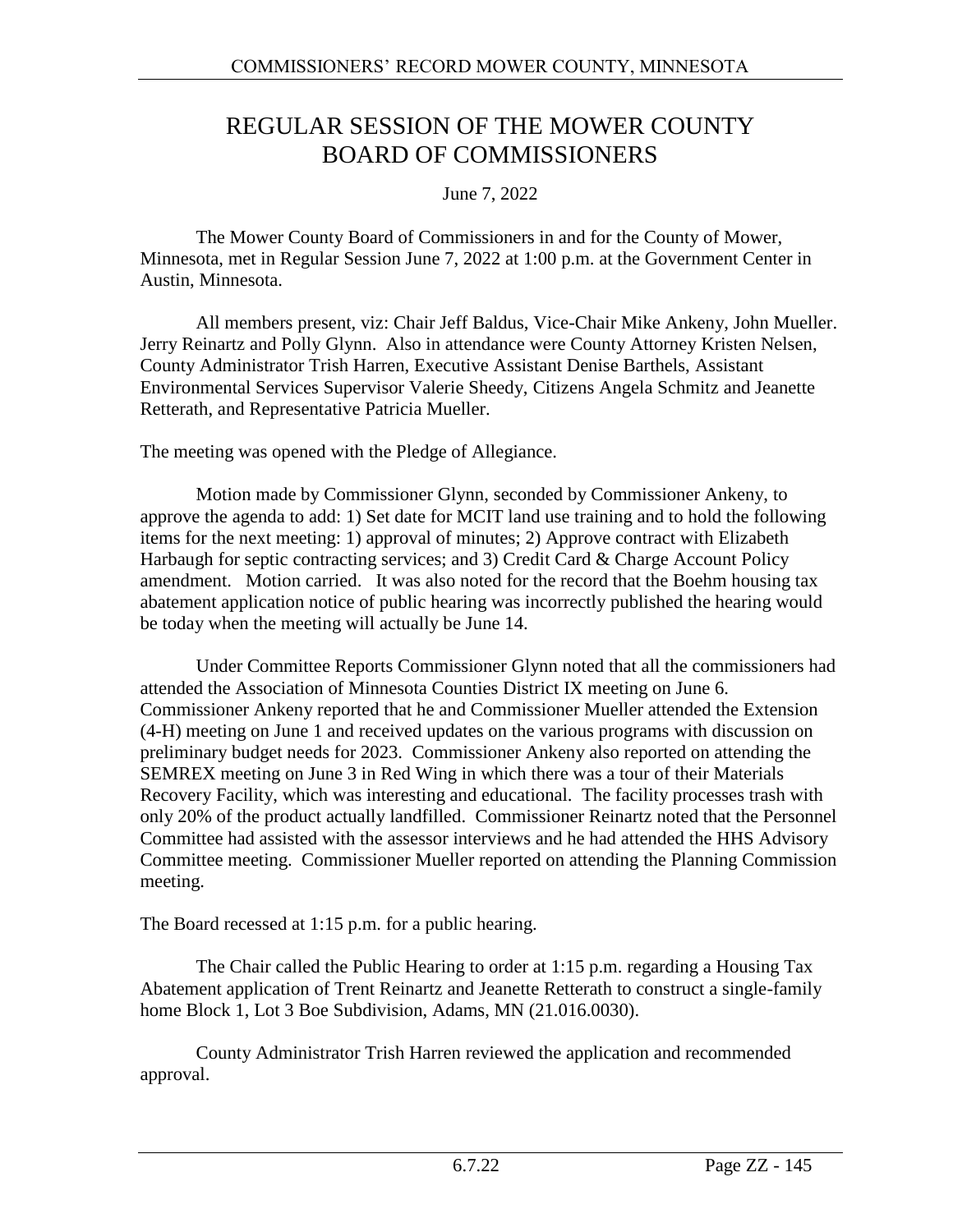The applicant Jeanette Retterath was present and spoke on her own behalf. No one else spoke for or against the Trent Reinartz and Jeanette Retterath housing tax abatement application.

The Chair closed the Public Hearing at 1:18 p.m. regarding the Trent Reinartz and Jeanette Retterath Housing Tax Abatement application.

The Chair called the Public Hearing to order at 1:18 p.m. regarding a Housing Tax Abatement application of Angela Schmitz to construct a single-family replacement home Block 5, Lots 1, 2, 3 & 4 Village of Taopi, MN (32.001.0270).

County Administrator Trish Harren reviewed the application and recommended approval.

Applicant Angela Schmitz was present and spoke on her own behalf. No one else spoke for or against the Angela Schmitz housing tax abatement application.

The Chair closed the Public Hearing at 1:20 p.m. regarding the Angela Schmitz Housing Tax Abatement application.

The County Board recessed its Public Hearing to reconvene its regular session at 1:20 p.m.

#### **Date: June 7, 2022** Res. #51-22 **RESOLUTION APPROVING TAX ABATEMENT FOR CERTAIN PROPERTY PURSUANT TO MINN. STAT. 469.1813**

On motion of Commissioner Ankeny, seconded by Commissioner Reinartz, the following Resolution was passed and adopted by the Mower County Board of Commissioners at a meeting held June 7, 2022 at the Government Center, Austin, Minnesota.

WHEREAS, Minnesota Statute 469.1813 gives authority to the County of Mower to grant an abatement of property taxes imposed by the County if certain criteria are met; and

WHEREAS, in addition to the statutory requirements, Mower County has adopted the Tax Abatement Policy for new construction of Single and Multi-family homes which includes criteria which must be met before an abatement of taxes will be granted; and

WHEREAS, Trent Reinartz and Jeanette Retterath are the owner(s) of certain property within Mower County, legally described as follows:

Block 1, Lot 3 Boe Subdivision, Adams, MN (21.016.0030)

WHEREAS, Trent Reinartz and Jeanette Retterath have made application to Mower County for the abatement of taxes as to the above-described parcel; and

WHEREAS, Notice having been duly given, a public hearing was held on June 7, 2022 before the Mower County Board of Commissioners, on said application.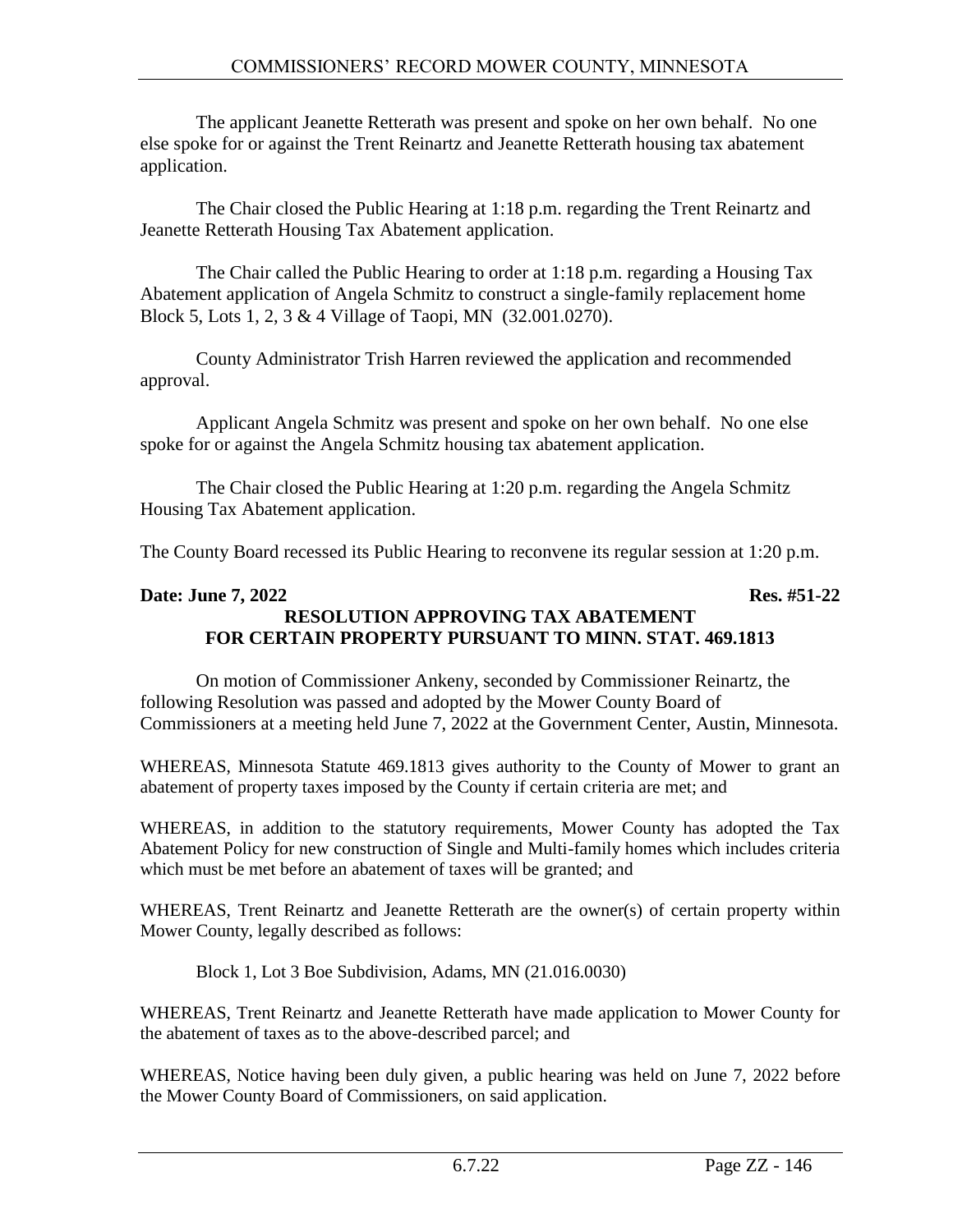WHEREAS, Trent Reinartz and Jeanette Retterath have met the statutory requirements outlined under Minnesota Statute 469.1813 Subdivision 1(1) and Subdivision 2(i) as well as Mower County's criteria for tax abatement;

NOW, THEREFORE BE IT RESOLVED BY THE BOARD OF COMMISSIONERS OF MOWER COUNTY, MINNESOTA:

- 1. Mower County does, hereby grant an abatement of Mower County's share of real estate taxes upon the above-described parcel for the construction of the singlefamily home.
- 2. The tax abatement will be for no more than five years commencing, in the tax year the property realizes a value increase over original value due to construction of the housing project. Partially constructed housing may result in an abatement in the first abatement year that may be significantly less than the following years. This will still be considered one of the five years of eligible abatement. In the event construction has not commenced within one year of approval, the abatement is eliminated and the property owner will need to reapply in accordance with this policy.
- 3. The County shall provide the awarded abatement payment following payment of due real estate taxes annually. One single payment shall be made to the owner of record at the time of the payment, by December  $30<sup>th</sup>$  of that calendar year.
- 4. The real estate taxes to be abated shall be for up to the full amount of the real estate taxes collected due to the added tax base of the newly constructed housing/home annually. The current value of the property is not eligible for the abatement, will not be abated as part of this program and is further defined as the "original value." Any eligible abatement years are calculated on the tax increase due to a value increase over the original value.

Passed and approved this  $7<sup>th</sup>$  day of June, 2022.

#### **Date: June 7, 2022** Res. #52-22 **RESOLUTION APPROVING TAX ABATEMENT FOR CERTAIN PROPERTY PURSUANT TO MINN. STAT. 469.1813**

On motion of Commissioner Glynn, seconded by Commissioner Mueller, the following Resolution was passed and adopted by the Mower County Board of Commissioners at a meeting held June 7, 2022 at the Government Center, Austin, Minnesota.

WHEREAS, Minnesota Statute 469.1813 gives authority to the County of Mower to grant an abatement of property taxes imposed by the County if certain criteria are met; and

WHEREAS, in addition to the statutory requirements, Mower County has adopted the Tax Abatement Policy for new construction of Single and Multi-family homes which includes criteria which must be met before an abatement of taxes will be granted; and

WHEREAS, Angela K. Schmitz is the owner of certain property within Mower County, legally described as follows: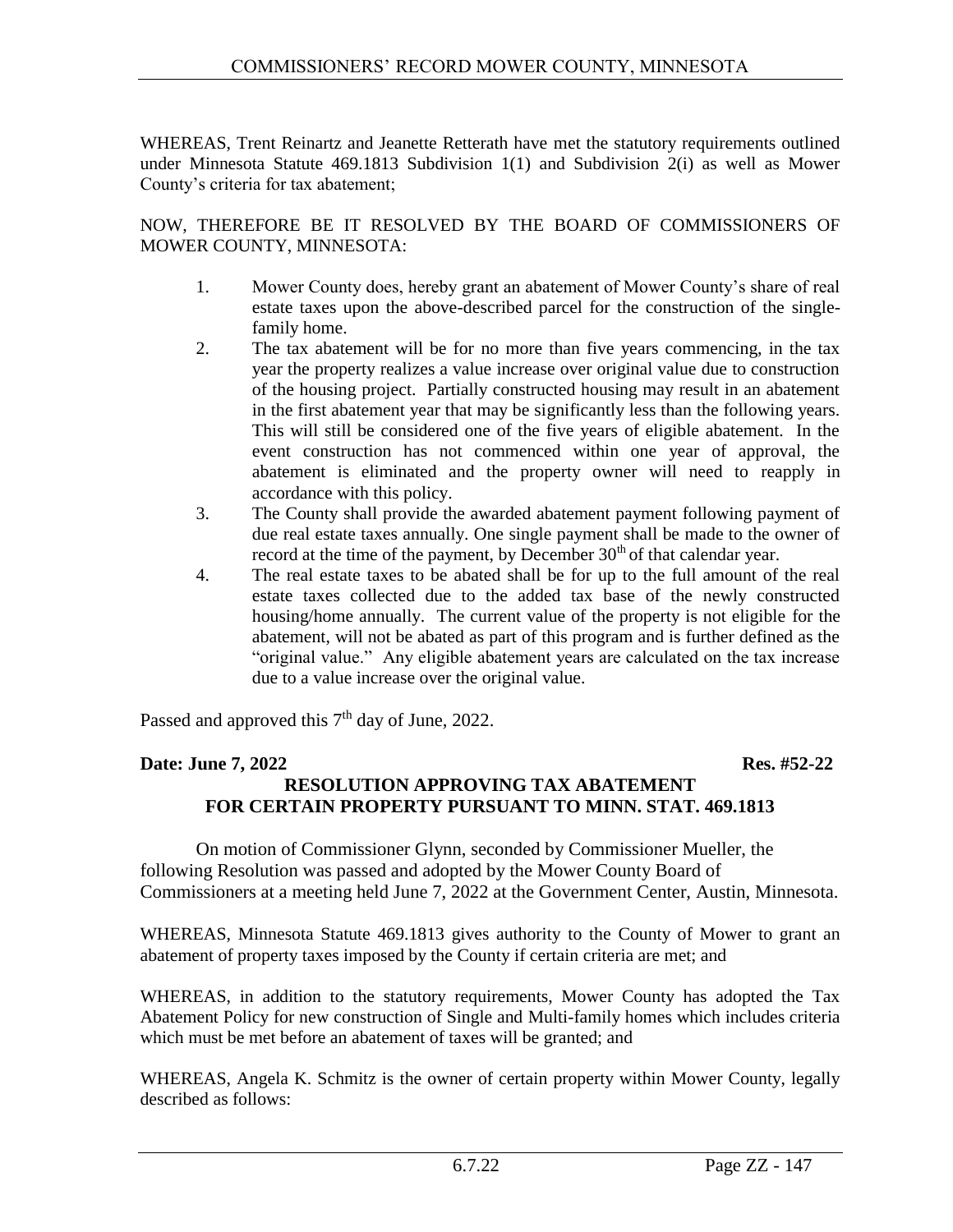Block 5, Lots 1, 2, 3 & 4 Village of Taopi, Taopi, MN (32.001.0270)

WHEREAS, Angela K. Schmitz has made application to Mower County for the abatement of taxes as to the above-described parcel; and

WHEREAS, Notice having been duly given, a public hearing was held on June 7, 2022 before the Mower County Board of Commissioners, on said application.

WHEREAS, Angela K. Schmitz has met the statutory requirements outlined under Minnesota Statute 469.1813 Subdivision 1(1) and Subdivision 2(i) as well as Mower County's criteria for tax abatement;

NOW, THEREFORE BE IT RESOLVED BY THE BOARD OF COMMISSIONERS OF MOWER COUNTY, MINNESOTA:

- 1. Mower County does, hereby grant an abatement of Mower County's share of real estate taxes upon the above-described parcel for the construction of the singlefamily home.
- 2. The tax abatement will be for no more than five years commencing, in the tax year the property realizes a value increase over original value due to construction of the housing project. Partially constructed housing may result in an abatement in the first abatement year that may be significantly less than the following years. This will still be considered one of the five years of eligible abatement. In the event construction has not commenced within one year of approval, the abatement is eliminated and the property owner will need to reapply in accordance with this policy.
- 3. The County shall provide the awarded abatement payment following payment of due real estate taxes annually. One single payment shall be made to the owner of record at the time of the payment, by December  $30<sup>th</sup>$  of that calendar year.
- 4. The real estate taxes to be abated shall be for up to the full amount of the real estate taxes collected due to the added tax base of the newly constructed housing/home annually. The current value of the property is not eligible for the abatement, will not be abated as part of this program and is further defined as the "original value." Any eligible abatement years are calculated on the tax increase due to a value increase over the original value.

Passed and approved this  $7<sup>th</sup>$  day of June, 2022.

The Board reconvened the public hearing at 1:23 p.m.

The Chair called the Public Hearing to order at 1:23 p.m. regarding CUP #933 of Carter Conradt to operate extended home occupation out of machine shed and to house tree cutting/trimming equipment with additional storage of wood located in Section 22, Windom Township.

Valerie Sheedy, Assistant Environmental Services Supervisor, reviewed the permit and Planning Commission recommendations.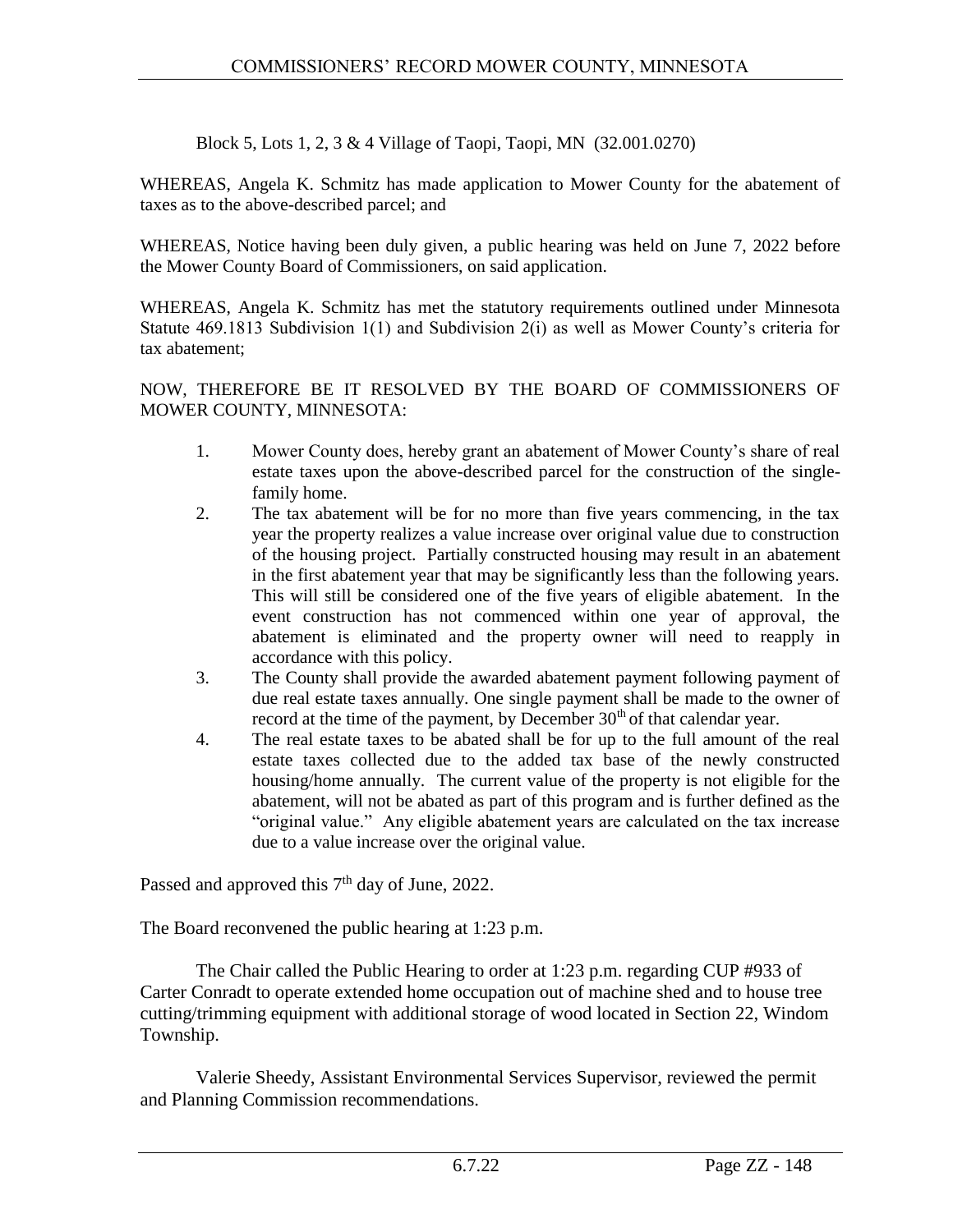The Petitioner was not present. No one spoke for or against CUP #933.

The Chair closed the Public Hearing at 1:32 p.m. regarding CUP #933 of Carter Conradt, landowner.

The Chair called the Public Hearing to order at 1:33 p.m. regarding CUP #935 of Annie Farbisz (Purdy) and Jarek Farbisz to construct a 36'x48' building to hold up to 10 kennels for dogs as a boarding service located in Section 33, Sargeant Township.

Valerie Sheedy, Assistant Environmental Services Supervisor, reviewed the permit and Planning Commission recommendations.

The Petitioner Annie Farbisz was present and spoke on her own behalf. No other persons spoke for or against CUP #935.

The Chair closed the Public Hearing at 1:42 p.m. regarding CUP #935 of Annie Farbisz (Purdy) and Jarek Farbisz, landowners.

The Chair called the Public Hearing to order at 1:43 p.m. regarding CUP #937 of Joel Waskow c/o Summit Farmland IV LLP by AGMP IV, LLP and Eric Peterson for an afterthe-fact CUP to repair tile outlets, clear vegetation and trees, clean ditches and re-grade along field edge and re-establish vegetation under an approved plan intended to correct erosion and improve drainage located in Section 23, Waltham Township.

Valerie Sheedy, Assistant Environmental Services Supervisor, reviewed the permit and Planning Commission recommendations. For the record it was noted the land owner is Bruce Rastletter for AGMP.

The Petitioner Joel Waskow was present and spoke on his own behalf. No other person spoke for or against CUP #937.

The Chair closed the Public Hearing at 2:09 p.m. regarding CUP #937 of Summit Farmland IV, LLP and Eric Peterson, Vice President by AGMP IV, LLP, landowners.

The Chair called the Public Hearing to order at 2:09 p.m. regarding a request of Robb Lubenow for approval of a preliminary and final plat located in Section 10, Sargeant Township.

Valerie Sheedy, Assistant Environmental Services Supervisor, reviewed the permit and Planning Commission recommendations.

The Petitioner Robb Lubenow was present remotely but did not speak. No one spoke against Robb Lubenow's request for approval of a preliminary and final plat located in Section 10, Sargeant Township.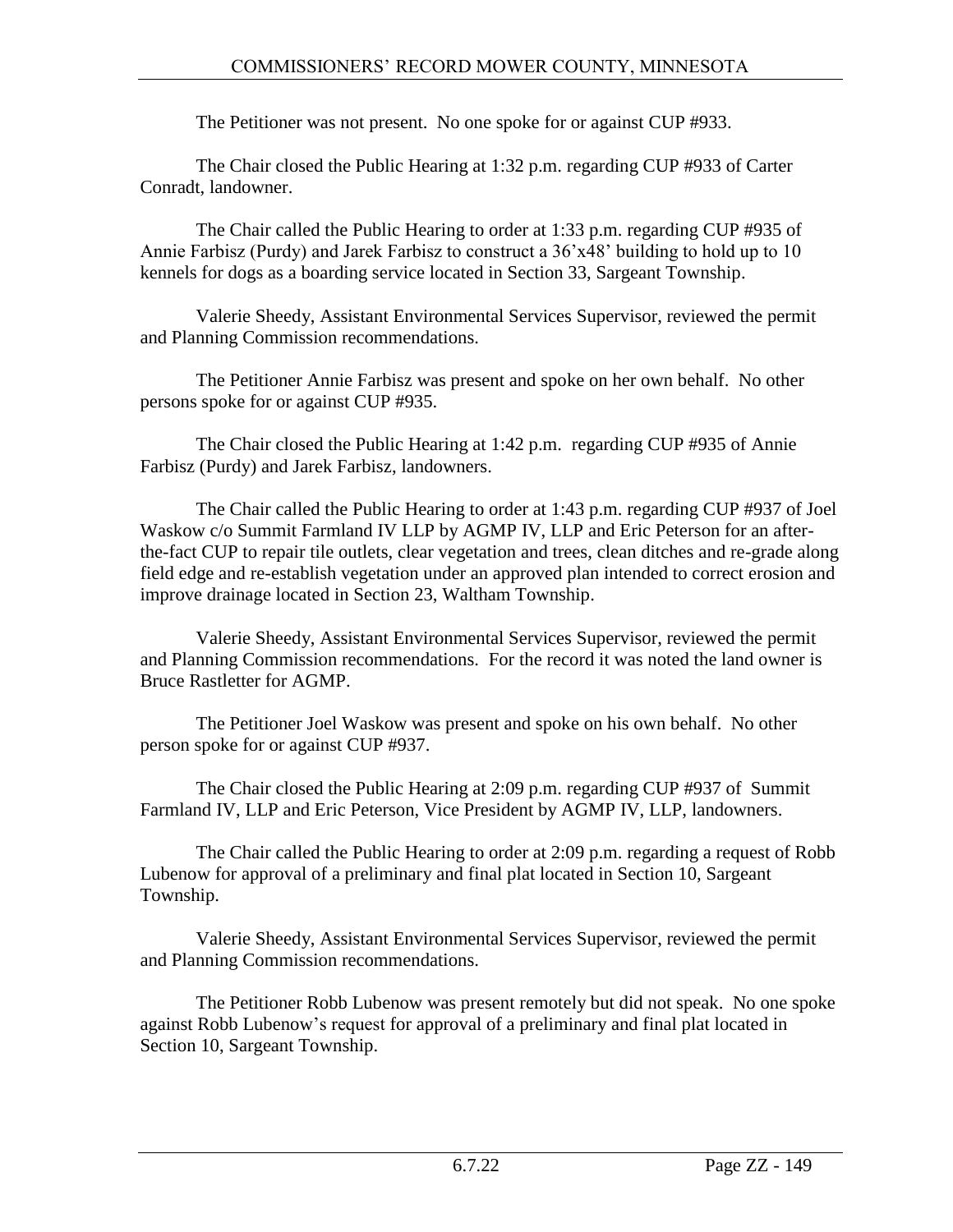The Chair closed the Public Hearing at 2:14 p.m. regarding the platting request of Robb Lubenow, landowner.

The County Board reconvened its regular session at 2:14 p.m.

#### **Date: June 7, 2022** Res. #53-22

#### **RESOLUTION**

On motion of Commissioner Glynn, seconded by Commissioner Mueller, the following Resolution was passed and adopted by the Mower County Board of Commissioners at a meeting held June 7, 2022 at the Government Center, Austin, Minnesota.

**WHEREAS,** The Mower County Planning Commission, having presented to the Mower County Board of Commissioners, CUP #933, by Carter Conradt, Landowner and Petitioner, who have petitioned the Mower County Board of Commissioners to allow for the site to be used for:

to operate extended home occupation out of machine shed and to house tree cutting/trimming equipment with additional storage of wood

Located in Mower County, Minnesota and legally described as:

#### **TRACTI**

All that part of the Southwest Quarter of the Southwest Quarter of Section 22, Township 102 North, Range 17 West, that is northeast of the northeasterly right-of-way line of the Chicago, Milwaukee, St. Paul and Pacific Railroad and southwest of the southwesterly right-of-way line of Minnesota Highway No. 56, containing 7.5 acres more or less, and being subject to 33 foot highway easement on the West side thereof.

#### **TRACT II**

All that part of the abandoned Chicago, Milwaukee, St. Paul & Pacific Railway right-of-way in the SW 1/4 SW 1/4 Section 22 - T102N - R17W, lying north and east of the centerline of the original main track of said Railway Company

EXCEPT: Parcel I, as shown on Mower County Right of Way Plat No. 29; as same is platted and recorded in the office of the Mower County Recorder. Located in the SW1/4 SW1/4 Sec. 22 -T102N-R17W. Containing in all 0.57 acres more or less.

And identified per Mower County tax records as parcel 20.022.0100; and

**WHEREAS,** Notice having been duly given, a public hearing was held on the matter on May 31, 2022, at 5:30 p.m. in the Mower County Government Center, Board Room before the Mower County Planning Commission, on said petition; and

**WHEREAS,** Notice having been duly given, a public hearing was held on June 7, 2022 before the Mower County Board of Commissioners, on said petition; and

**WHEREAS,** the County Board has received the Findings of Fact; and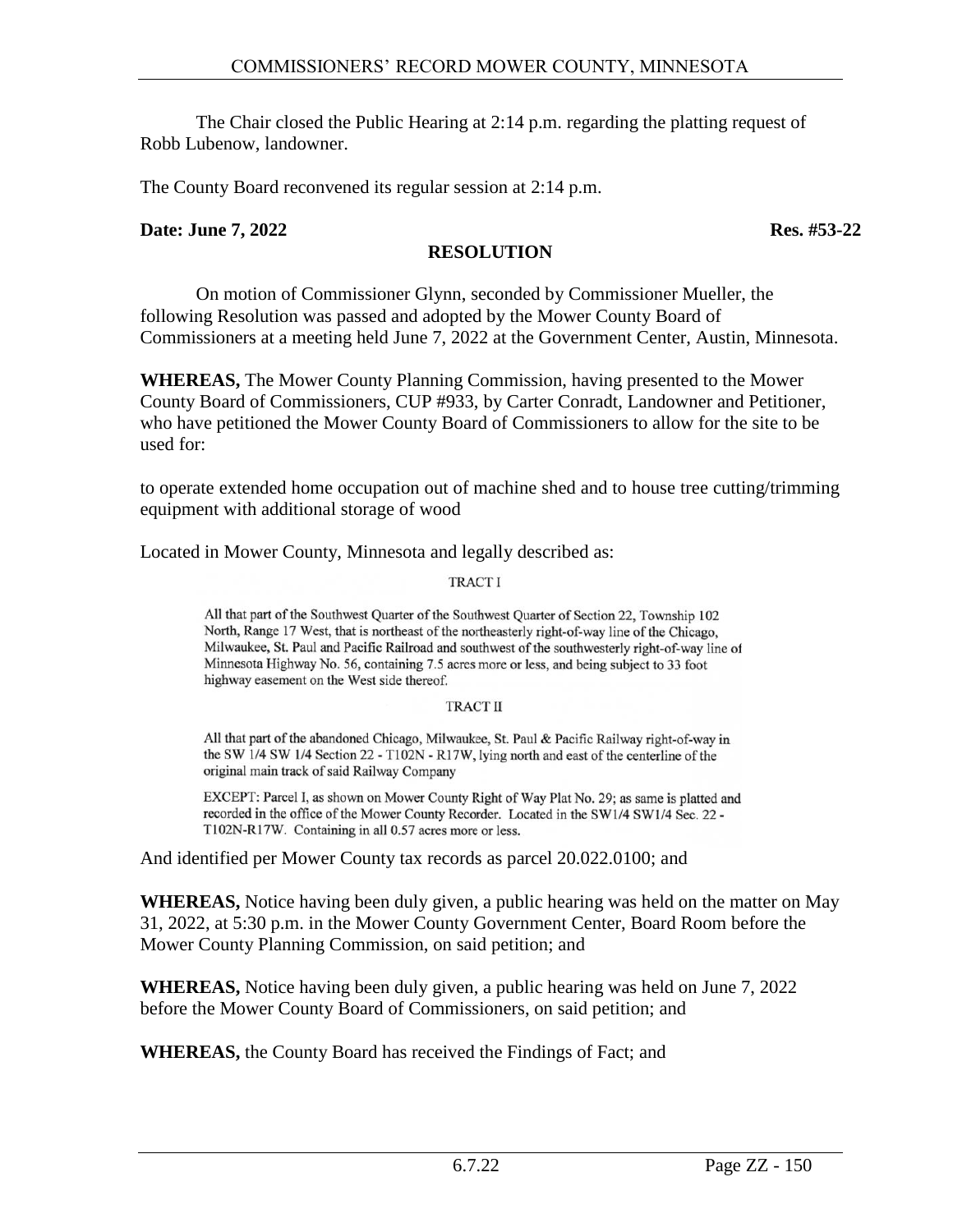**NOW, THEREFORE, BE IT RESOLVED,** that the Mower County Board has reviewed, accepts and adopts the findings of fact of the Mower County Planning Commission in the five required areas, which is hereby adopted by reference and kept on file in the Office of Environmental Services; and

**BE IT FURTHER RESOLVED**, that said petition is hereby approved, as recommended by the Mower County Planning Commission with conditions as follows:

- 1) Applicant shall follow all local, state, and federal regulations regarding the proposed use; and
- 2) The conditional use permit shall become void if the use is established, but then discontinued for a period of one (1) year. (Refer Section 14-36 Discontinuance). A conditional use permit shall become void two (2) years from the date of approval by the County Board if no construction has begun or the use has not been established. For the purposes of this provision, construction shall include the installation of footings, slab, foundation, posts, walls or other portions of a building. Site preparation, land clearing or the installation of utilities shall not constitute construction; and
- 3) A Zoning Permit shall be obtained prior to any construction of any structure on the property. If the zoning permit does not include residential use for the structure, and no residence is maintained on the property, the accessory use will become non-conforming and subject to the consequences thereof (Section 14-135); and
- 4) An approved ISTS Design for the proposed septic system obtained and submitted prior to construction of the residence and/or any other structure; and
- 5) A secondary Type I system site shall be located for future placement and placed on a map and kept on file in the CUP file and landowners records. The area should be preserved and protected from compaction and/or construction or other damages. If a Type I septic system primary and secondary site(s) cannot be located on the proposed parcel, a variance is required before a zoning permit can be issued, or the site is not developable; and
- 6) Access to the site is proposed from County 52. Access to TH56 shall be abandoned through MN DOT; that access may be transferred to County 52 through a Driveway Access Permit issued by Mower County Highway Department; and
- 7) Wetland Review required: Petitioner must contact the Mower County SWCD regarding the Wetland Conservation Act and provide the County a copy of one of the following:
	- a. A "No Loss Determination" (no wetlands on site).
	- b. A "Wetland Exemption" (the act does not apply).
	- c. A "Wetland Replacement Plan" approval.
- 8) The Owner/Applicant shall keep the site in a neat and orderly condition. No burning, shredding, or composting of wood or any other materials is permitted on site; and
- 9) The Owner/Applicant shall contain any blowing or loose garbage/debris onsite by any means necessary which may include perimeter fencing; and
- 10) The Owner/Applicant shall work cooperatively with Mower County to mitigate any issues brought to the attention of the County that are found to be legitimate and valid that may create a nuisance to adjoining landowners from the proposed use, and
- 11) The Owner/Applicant shall abide by all road and bridge weight restrictions or postings that apply to roads used as an ingress/egress to the property; and
- 12) The Owner/ Applicant shall provide adequate area onsite to park, back, turn-around or etc. so as to not create a nuisance or hazard to the traveling public. The trucks cannot be parked or backed onto the premises from the road or its right-of-way; and
- 13) This activities described by this permit request are covered under the Standing Beneficial Use Determinations; any change to activities other that was is described above may require applicant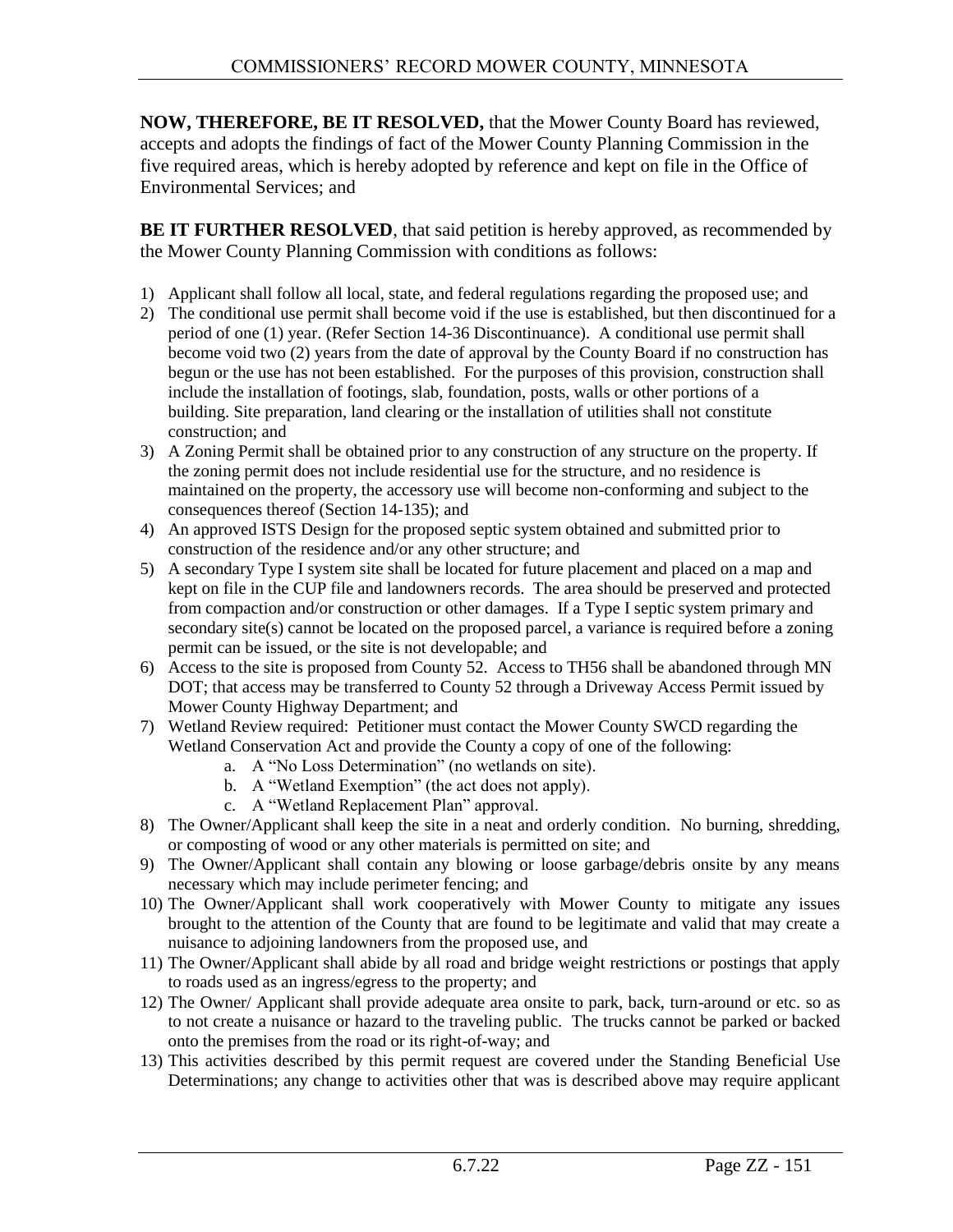to comply with MPCA and Mower County Ordinance Solid Waste Rules which may include facility, processing, and/or hauling licensure; and

- 14) The Owner/Applicant shall be liable for any road damages as a result of this operation as stated under MN Statute 169.88; and
- 15) Any vermin, flies, or other pests shall be controlled; and
- 16) No burying of waste material is allowed and to do so would be in violation of MPCA Regulations and Mower County Solid Waste Ordinance; and
- 17) This permit is based upon representation given by the applicant during the hearing process and any misrepresentation presented in this process may be grounds for revoking the permit.
- 18) Signage shall comply with property line setbacks and Ordinance Section 14-18.3 B(3) for Home Occupations, which states Only one (1) non-illuminated sign, not to exceed twelve (12) square feet in area, shall be allowed in conjunction with the home occupation, as regulated by Section 14-147 (b).

This permit is issued in accordance with Article II, Section 14-18.3 and 14-51 (Conditional Use Permits) (k)Solid waste handling or disposal facility; (q)Extended Home Occupation; (u)Other uses of the same general character as those listed above, provided they are deemed fitting or compatible to the District by the Planning Commission of the Mower County Zoning Ordinance (effective date 01/01/2003).

Passed and approved this  $7<sup>th</sup>$  day of June, 2022.

#### **Date: June 7, 2022** Res. #54-22

#### **RESOLUTION**

On motion of Commissioner Ankeny, seconded by Commissioner Reinartz, the following Resolution was passed and adopted by the Mower County Board of Commissioners at a meeting held June 7, 2022 at the Government Center, Austin, Minnesota.

**WHEREAS,** The Mower County Planning Commission, having presented to the Mower County Board of Commissioners, CUP #935, by Annie Farbisz (Purdy) and Jarek Farbisz, Landowner(s) and Petitioner(s), who have petitioned the Mower County Board of Commissioners to allow for the site to be used for:

to construct a 36' x 48' building to hold up to 10 kennels for dogs as a boarding service

Located in Mower County, Minnesota and legally described as:

Part of the Southwest Quarter of the Southwest Quarter of Section 33, Township 104 North, Range 16 West, described as follows: Beginning at the Southwest comer of Section 33, Township 104 North, Range 16 West; thence North 0 degrees 00 minutes 00 seconds, assumed bearing, along the West line of said Section 648.60; thence North 89 degrees 50 minutes 54 seconds East parallel to the south line of said Section, 551.63 feet; thence South 0 degrees 00 minutes 00 seconds East parallel with the West line of said Section 648.60 feet to the South line of said Section; thence South 89 degrees 50 minutes 54 seconds West along the South line of said Section 551.63 feet to the point of beginning, Mower County, Minnesota.

And identified per Mower County tax records as parcel 17.033.0030; and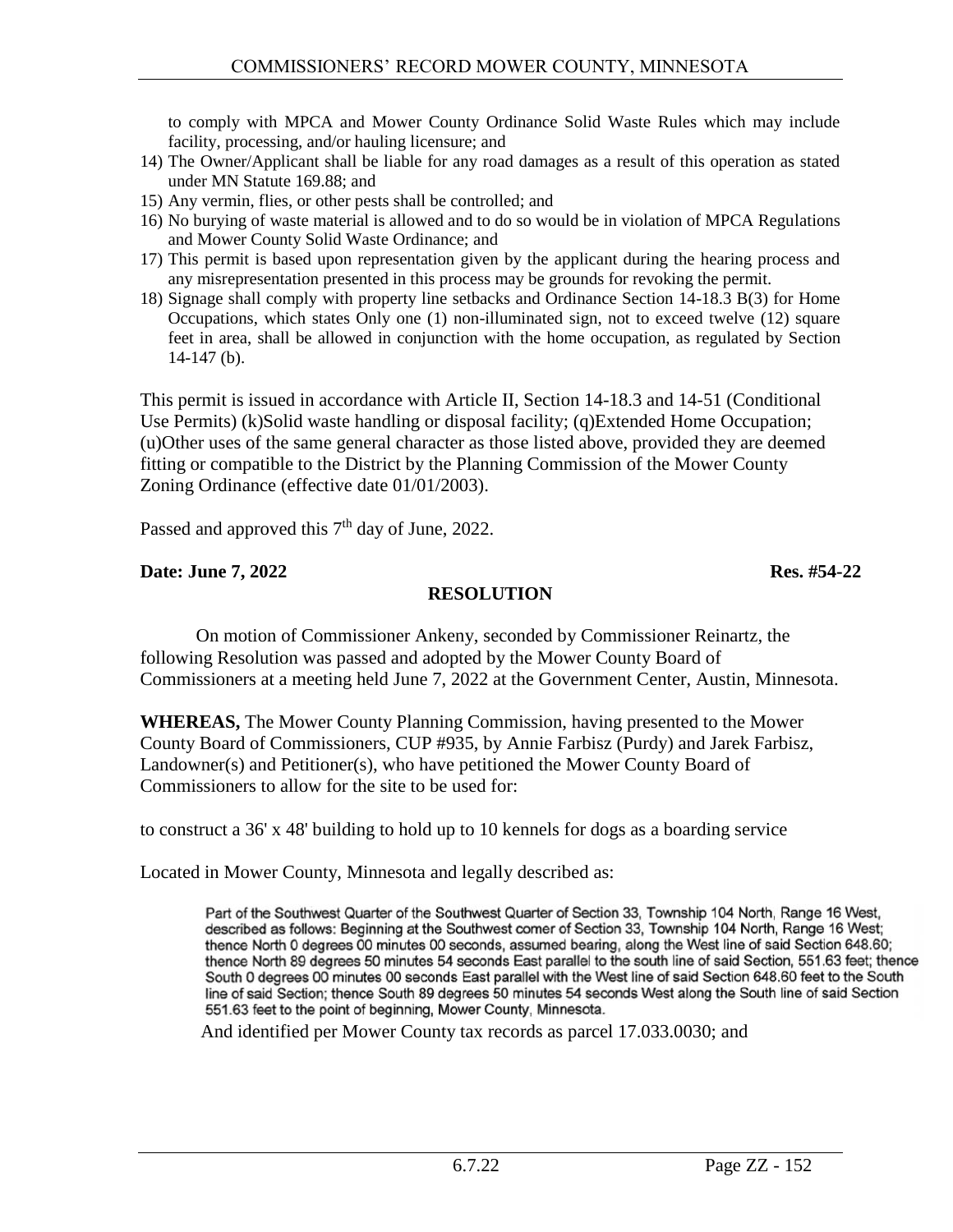**WHEREAS,** Notice having been duly given, a public hearing was held on the matter on May 31, 2022, at 5:30 p.m. in the Mower County Government Center, Board Room before the Mower County Planning Commission, on said petition; and

**WHEREAS,** Notice having been duly given, a public hearing was held on June 7, 2022 before the Mower County Board of Commissioners, on said petition; and

**WHEREAS,** the County Board has received the Findings of Fact; and

**NOW, THEREFORE, BE IT RESOLVED,** that the Mower County Board has reviewed, accepts and adopts the findings of fact of the Mower County Planning Commission in the five required areas, which is hereby adopted by reference and kept on file in the Office of Environmental Services; and

**BE IT FURTHER RESOLVED**, that said petition is hereby approved, as recommended by the Mower County Planning Commission with conditions as follows:

- 1. Applicant shall follow all local, state, and federal regulations regarding the proposed use; and
- 2. The conditional use permit shall become void if the use is established, but then discontinued for a period of one (1) year. (Refer Section 14-36 Discontinuance). A conditional use permit shall become void two (2) years from the date of approval by the County Board if no construction has begun or the use has not been established. For the purposes of this provision, construction shall include the installation of footings, slab, foundation, posts, walls or other portions of a building. Site preparation, land clearing or the installation of utilities shall not constitute construction; and
- 3. A Zoning Permit shall be obtained prior to any construction of any structure on the property; and
- 4. An approved ISTS Design for any proposed septic system, including holding tanks, must obtained prior to connection of any water or plumbing to the structure; and
- 5. A dedicated access to the kennel site is proposed via 280<sup>th</sup> Street. This access must be approved by the Local Road Authority (Sargeant Township);
- 6. 911 addressing for the kennel is required, addressing is obtained through the Mower County Highway Department; and
- 7. Wetland Review required: Petitioner must contact the Mower County SWCD regarding the Wetland Conservation Act and provide the County a copy of one of the following:
	- a. A "No Loss Determination" (no wetlands on site).
	- b. A "Wetland Exemption" (the act does not apply).
	- c. A "Wetland Replacement Plan" approval.
- 8. The Owner/Applicant shall work cooperatively with Mower County to mitigate any issues brought to the attention of the County that are found to be legitimate and valid that may create a nuisance to adjoining landowners from the proposed use, including barking or other nuisance conditions that may be a result of the proposed use; and
- 9. Signage shall comply with property line setbacks and Ordinance Section 14-18.3 B(3) for Home Occupations, which states Only one (1) non-illuminated sign, not to exceed twelve (12) square feet in area, shall be allowed in conjunction with the home occupation, as regulated by Section 14-147 (b); and
- 10. The Owner/ Applicant shall provide adequate area onsite to park, back, turn-around or etc. so as to not create a nuisance or hazard to the traveling public. The trucks cannot be parked or backed onto the premises from the road or its right-of-way; and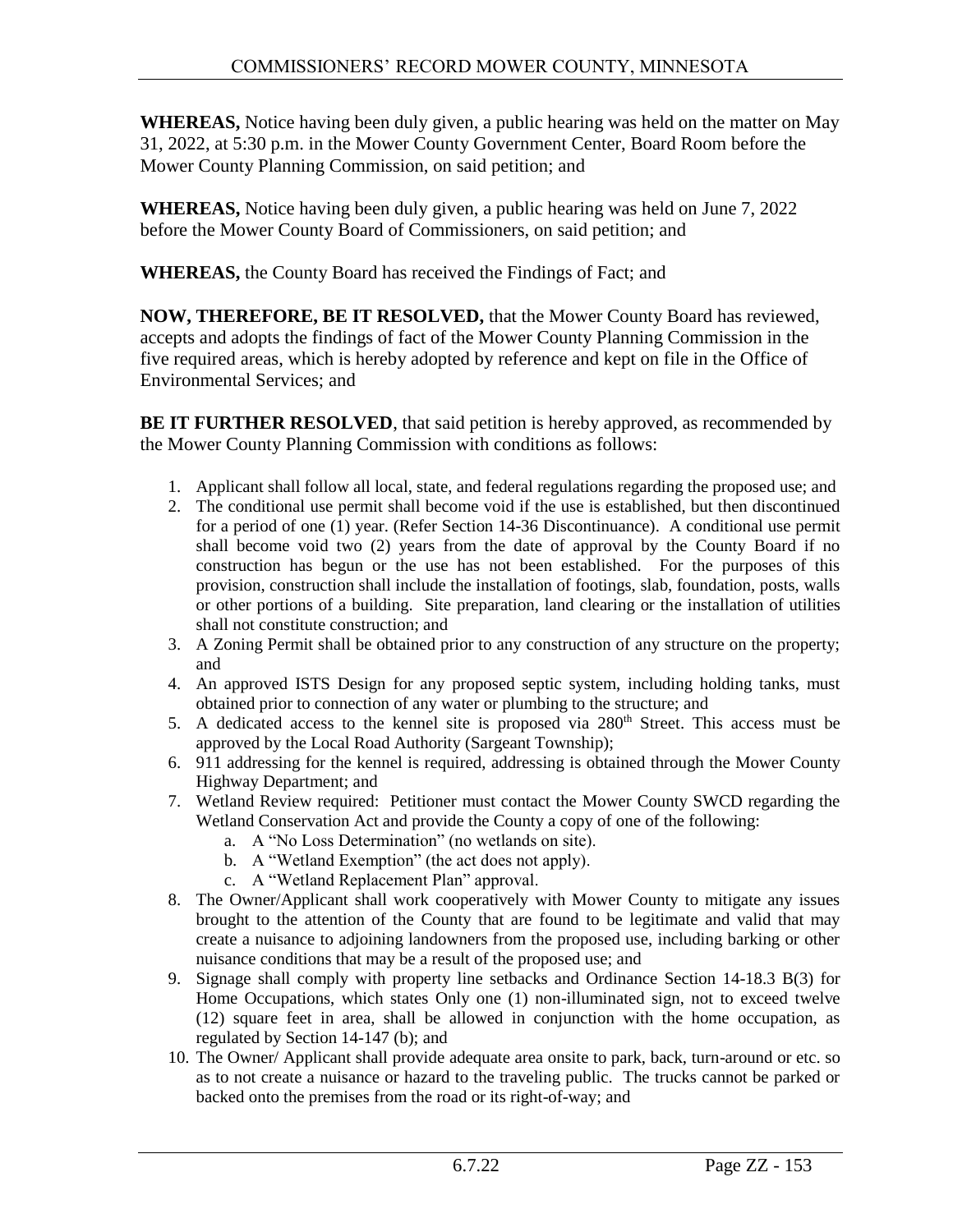- 11. Owner shall maintain current vaccination records for animals that are boarded at the facility; and
- 12. Dogs must be kept under safe and humane conditions at all time. Upon request, Mower County and/or its representatives shall be granted access enter the facility and review conditions; and
- 13. No burying of waste material is allowed and to do so would be in violation of MPCA Regulations and Mower County Solid Waste Ordinance; Animal waste may be disposed of in trash or via compost; and
- 14. This permit is based upon representation given by the applicant during the hearing process and any misrepresentation presented in this process may be grounds for revoking the permit.

This permit is issued in accordance with Article II, Zoning Ordinance Section 14-51 Conditional Uses, and Agricultural District items (f) Kennels, and (q) Extended Home Occupation of the Mower County Zoning Ordinance (effective date 01/01/2003).

Passed and approved this 7<sup>th</sup> day of June, 2022.

#### **Date: June 7, 2022** Res. #55-22

#### **RESOLUTION**

On motion of Commissioner Glynn, seconded by Commissioner Ankeny, the following Resolution was passed and adopted by the Mower County Board of Commissioners at a meeting held June 7, 2022 at the Government Center, Austin, Minnesota.

**WHEREAS,** The Mower County Planning Commission, having presented to the Mower County Board of Commissioners, CUP #937, by Summit Farmland IV, LLP by Bruce Rastetter, Landowner, and Joel Waskow, Petitioner, who have petitioned the Mower County Board of Commissioners to allow for the site to be used for:

An after-the-fact Conditional Use Permit to repair tile outlets, clear vegetation and trees, clean ditches and re-grade along field edge, and re-establish vegetation under an approved plan intended to correct erosion and improve drainage

Located in Mower County, Minnesota and legally described as:

The Northeast Quarter, less and excepting the North 567.20 feet of the East 768.00 feet of the Northeast Quarter of the Northeast Quarter of Section 23, Township 104 North, Range 17 West, Mower County, Minnesota.

And identified per Mower County tax records as parcel 19.23.0035; and

**WHEREAS,** Notice having been duly given, a public hearing was held on the matter on May 31, 2022, at 5:30 p.m. in the Mower County Government Center, Board Room before the Mower County Planning Commission, on said petition; and

**WHEREAS,** Notice having been duly given, a public hearing was held on June 7, 2022 before the Mower County Board of Commissioners, on said petition; and

**WHEREAS,** the County Board has received the Findings of Fact; and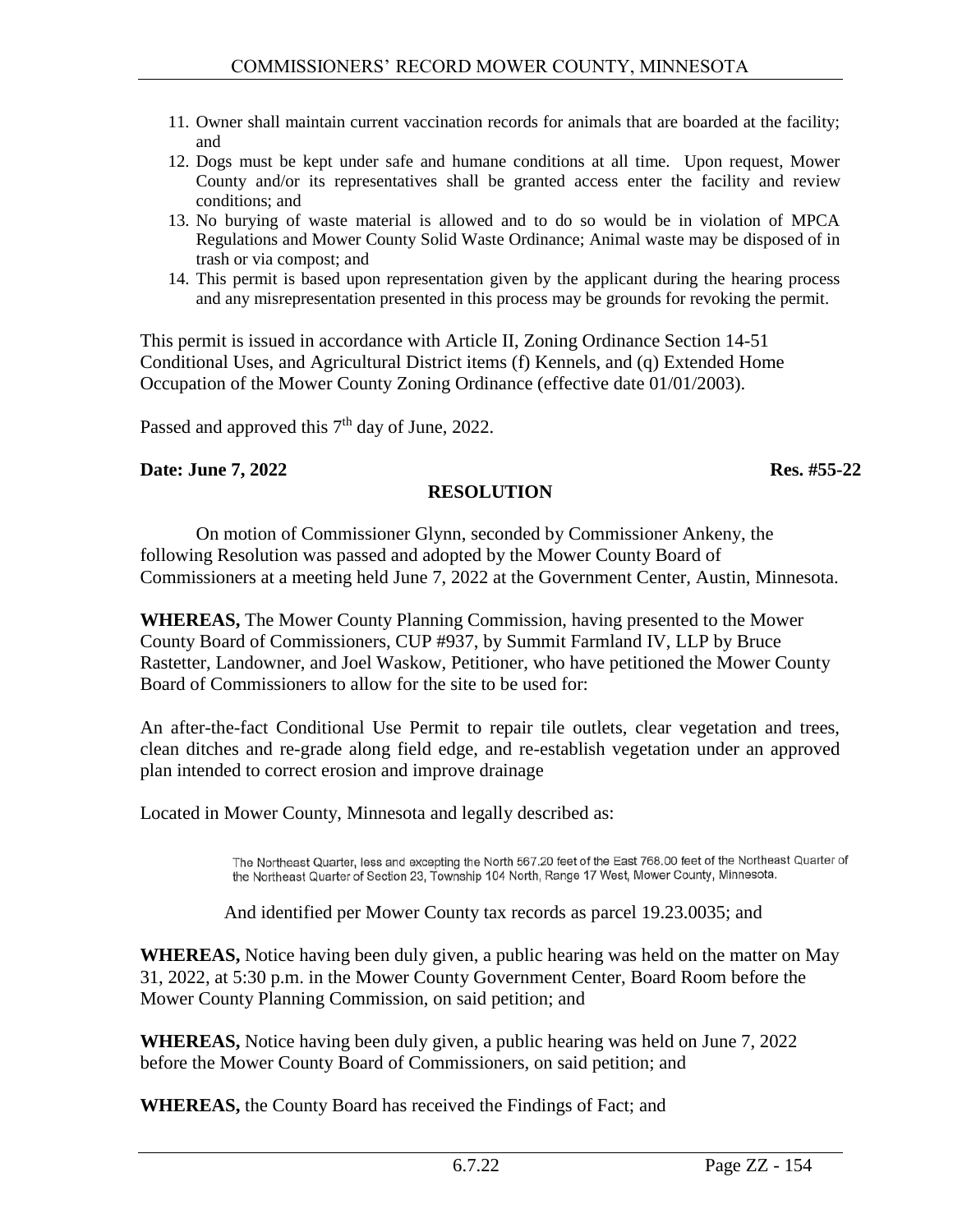**NOW, THEREFORE, BE IT RESOLVED,** that the Mower County Board has reviewed, accepts and adopts the findings of fact of the Mower County Planning Commission in the five required areas, which is hereby adopted by reference and kept on file in the Office of Environmental Services; and

**BE IT FURTHER RESOLVED**, that said petition is hereby approved, as recommended by the Mower County Planning Commission with conditions as follows:

- 1. The Owner/Applicant shall follow all state and federal regulations regarding the proposed use including but not limited to DNR permit for work in Waters of the State, and compliance with Wetland Conservation Act; and
- 2. The Owner/Applicant shall abide by recommendations of Mower SWCD and MNDNR for work within 50 feet of the unnamed stream (a tributary to Roberts Creek) in Shoreland Overlay. If the recommendations of these entities is in conflict, Owner must may work with said entities to resolve the recommendation and come to a consensus decision on the action otherwise, Owner must defer to the more restrictive recommendation; and
- 3. The Owner/Applicant shall minimize soil exposure and erosion by providing temporary ground cover or other means of sediment control such as silt fencing within 24 hours of soil disturbing activity, if permanent cover (vegetation) cannot be immediately established; and
- 4. Mower County Planning Commission advises the Owner/Applicant to work cooperatively with Mower County Environmental Services Staff to develop a restoration plan which will become the basis of a Restoration Order, that balances the recommendations of DNR Forestry for Shoreland restoration with the intended Agricultural use of the property such that both Shoreland values and Agricultural values are maintained. The Owner/Applicant shall complete the agricultural improvements consistent with the approved revisions to Agricultural Erosion Control Plan submitted 5/24/2022 and in conjunction with an approved Restoration Order. Mower County Environmental Services will seek review/approval of the [Shoreland] Restoration Order from Mower SWCD and DNR Hydrology before it is executed; and
- 5. The Owner/Applicant shall work cooperatively with Mower County to mitigate any issues brought to the attention of the County that are found to be legitimate and valid that may create a nuisance to adjoining landowners or create a pollution hazard to waters of the state from the proposed use, and
- 6. This Conditional Use Permit is valid for two years if activity is ongoing; the CUP shall lapse and shall be no longer valid upon one-year of non-use. If the CUP lapses, and/or following the competition of restoration, any work in the Shore Impact Zone or the Shoreland Overlay is subject to Section 14-97 Shoreland Alteration Standards. If the Restoration Order is not properly executed, the Owner/Applicant may be subject to legal action; and
- 7. The Owner/Applicant shall abide by all road and bridge weight restrictions or postings that apply to roads used as an ingress/egress to the property; and
- 8. The Owner/Applicant shall be liable for any road damages as a result of this operation as stated under MN Statute 169.88; and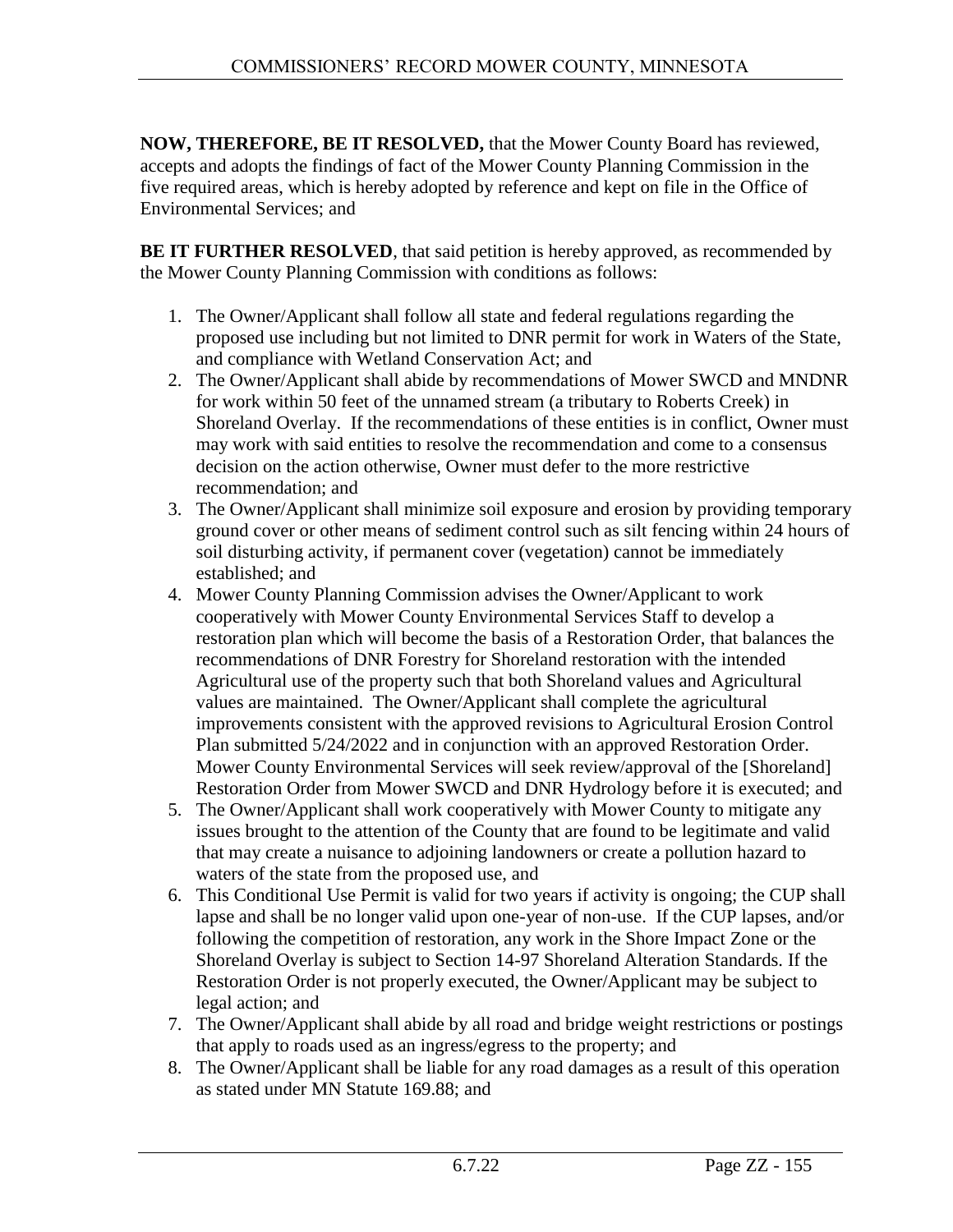- 9. No burying of waste material is allowed and to do so would be in violation of MPCA Regulations and Mower County Solid Waste Ordinance; and
- 10. This permit is based upon representation given by the applicant during the hearing process and any misrepresentation presented in this process may be grounds for revoking the permit.

This permit is issued in accordance with Article II, Section 14-51 (Conditional Use Permits) and Section 14-97 Shoreland Alteration Standards, items (a) Permanent Vegetation, (b) Intensive Vegetation Clearing CUP Required, and (d) Grading and Filling CUP Required; Section 14-164 Agricultural Erosion Control Planof the Mower County Zoning Ordinance (effective date 01/01/2003).

Passed and approved this  $7<sup>th</sup>$  day of June, 2022.

#### **Date: June 7, 2022 Res. #56-22**

### **RESOLUTION**

On motion of Commissioner Reinartz, seconded by Commissioner Glynn, the following Resolution was passed and adopted by the Mower County Board of Commissioners at a meeting held June 7, 2022 at the Government Center, Austin, Minnesota.

**WHEREAS,** The Mower County Planning Commission, having presented to the Mower County Board of Commissioners, Plat, by Robb Lubenow, Landowner and Petitioner, who have petitioned the Mower County Board of Commissioners to allow for the site to be used for:

Approval of preliminary and final plat.

Located in Mower County, Minnesota and legally described as:

Section 10 Township 104 Range 016 E1/2 OF SEC S & E OF CREEK

And identified per Mower County tax records as parent parcel 17.010.0020; and

**WHEREAS,** Notice having been duly given, a public hearing was held on the matter on May 31, 2022, at 5:30 p.m. in the Mower County Government Center, Board Room before the Mower County Planning Commission, on said petition; and

**WHEREAS,** Notice having been duly given, a public hearing was held on June 7, 2022 before the Mower County Board of Commissioners, on said petition; and

**WHEREAS,** the County Board has received the recommendations of the Planning Commission review through Findings of Fact; and

**NOW, THEREFORE, BE IT RESOLVED,** that the Mower County Board has reviewed, accepts and adopts the revisions of the Mower County Planning Commission and the Board accepts and approves the proposed Preliminary and Final Plat;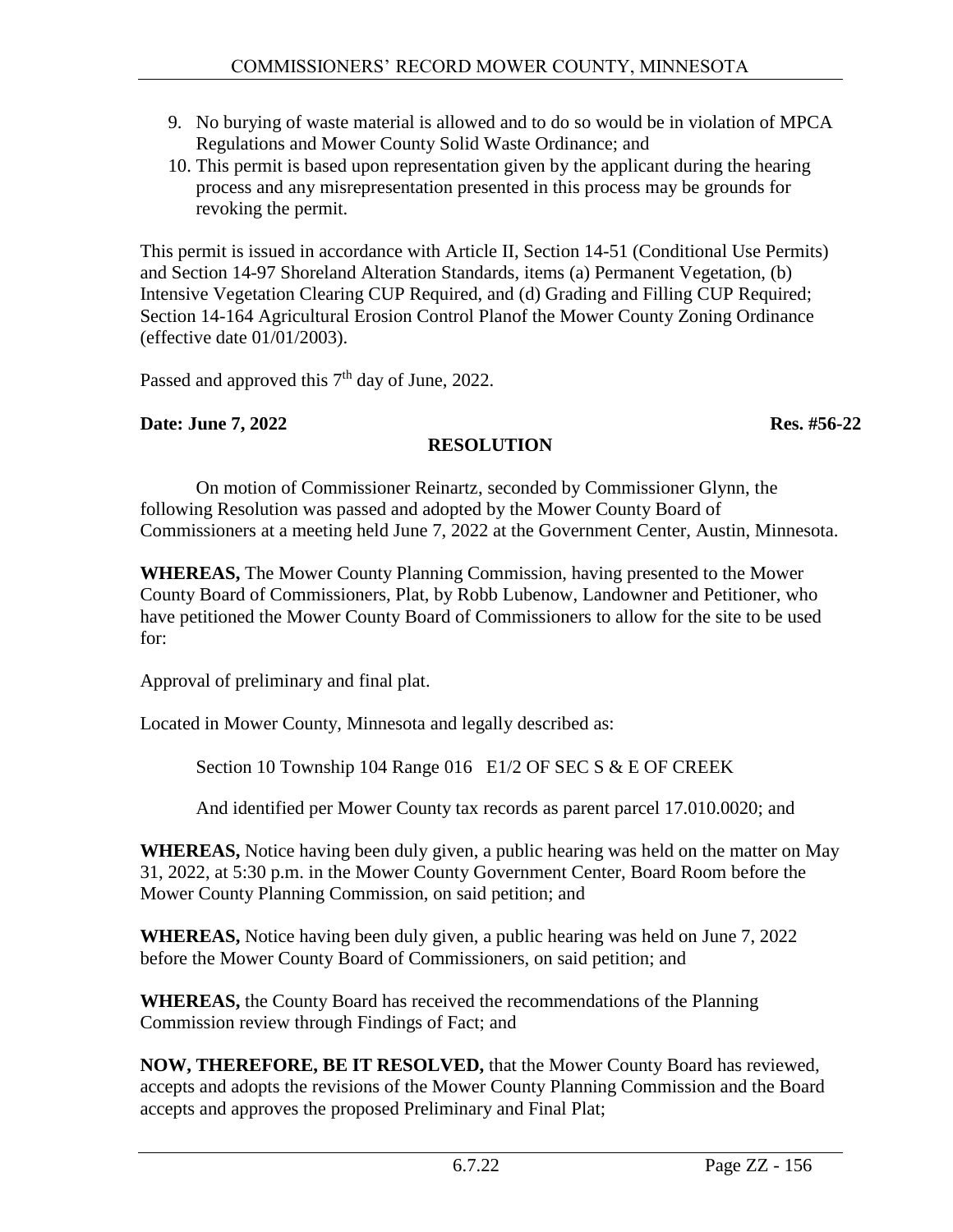This plat is issued in accordance with Mower County's Subdivision Ordinance, enacted May 30, 2017, Subdivision Section 13.4; Division 2 - Preliminary Plat and Division 3 - Final Plat.

Passed and approved this  $7<sup>th</sup>$  day of June, 2022.

Minnesota Counties Intergovernmental Trust (MCIT) is offering some land use training. The options are July 21 and  $22<sup>nd</sup>$ . The target audience is for new county board commissioners, new planning and zoning board members and is also open to attorney staff. It is a three hour course for \$2000.

Motion made by Commissioner Mueller, seconded by Commissioner Glynn, to select July 21, 2022 for the "Legal Training for Land Use Issues" offered through MCIT through the firm of Rupp, Anderson, Squires & Waldspurger, P.A. Motion carried.

Motion made by Commissioner Ankeny, seconded by Commissioner Reinartz to approve the 2021 SSTS and the 2021 Shoreland Natural Resources Block Grant Financial Reports and authorize the chair to sign the reports. Motion carried.

Motion made by Commissioner Glynn, seconded by Commissioner Ankeny, to approve the following Commissioner warrants for payment: (hold the Historic Home warrant for  $$500$ 

| $w$ all allever $\psi$ $\cup$ $\cup$ $\psi$  |           |                                  |            |
|----------------------------------------------|-----------|----------------------------------|------------|
| Vendor Name                                  | Amount    | Vendor Name                      | Amount     |
| Above All Cleaning, Inc.                     | 6.085.00  | Healthiest You                   | 3,010.00   |
| Atlas Toyota Material Handling               | 33,990.00 | Intoximeters Inc                 | 2,975.00   |
| AUSTIN AUTOMOTIVE LLC                        | 3.548.13  | Kiker Brothers, Inc.             | 2,600.00   |
| Baudoin Oil Company                          | 29,004.42 | <b>KRIS</b> Engineering Inc      | 8,418.18   |
| <b>Beckleys</b>                              | 9,959.00  | Leadership Development Resources | 2,705.00   |
| Charm-Tex Inc                                | 4.860.80  | Marston Consulting Group, LLC    | 3,000.00   |
| <b>Consolidated Correctional Foodservice</b> | 17.432.49 | Metro Sales, Inc.                | 2,146.99   |
| Dave Lucas Consulting                        | 5.247.50  | Northland Business Systems Inc.  | 3.542.14   |
| Diamond Vogel                                | 2,563.67  | Office Of Mn It Services         | 2,033.72   |
| <b>DVS Renewal</b>                           | 8.650.47  | <b>Sharrow Lifting Products</b>  | 3.400.00   |
| Ecolab Inc                                   | 2,361.87  | Sicora Consulting, Inc.          | 19,200.00  |
| Force America Distributing, Llc              | 5,753.86  | <b>Talos Dynamics</b>            | 2,139.13   |
| Fox Electric Company                         | 3,815.26  | TOWMASTER                        | 144,365.72 |
| Freeborn County Co-Operative Oil Co.         | 10,044.15 | Vanguard Appraisals Inc          | 19,500.00  |
| Gallagher Benefit Services Inc               | 4,000.00  | Payments less than 2000<br>78    | 36,602.08  |
| Harty Mechanical Inc                         | 11,997.80 | <b>Final Total:</b>              | 414,952.38 |
| Motion carried.                              |           |                                  |            |

#### **Date: June 7, 2022 Res. #57-22**

On motion of Commissioner Glynn, seconded by Commissioner Mueller, the following Resolution was passed and adopted by the Mower County Board of Commissioners at a meeting held June 7, 2022 at the Government Center, Austin, Minnesota.

**RESOLUTION**

**WHEREAS**, on June 7, 2022 the LeRoy Rod & Gun Club presented a request for a Minnesota Lawful Gambling License for gambling to be conducted at the LeRoy Rod & Gun Club, 10293 St. Hwy 56, LeRoy Township, Minnesota on August 6, 2022.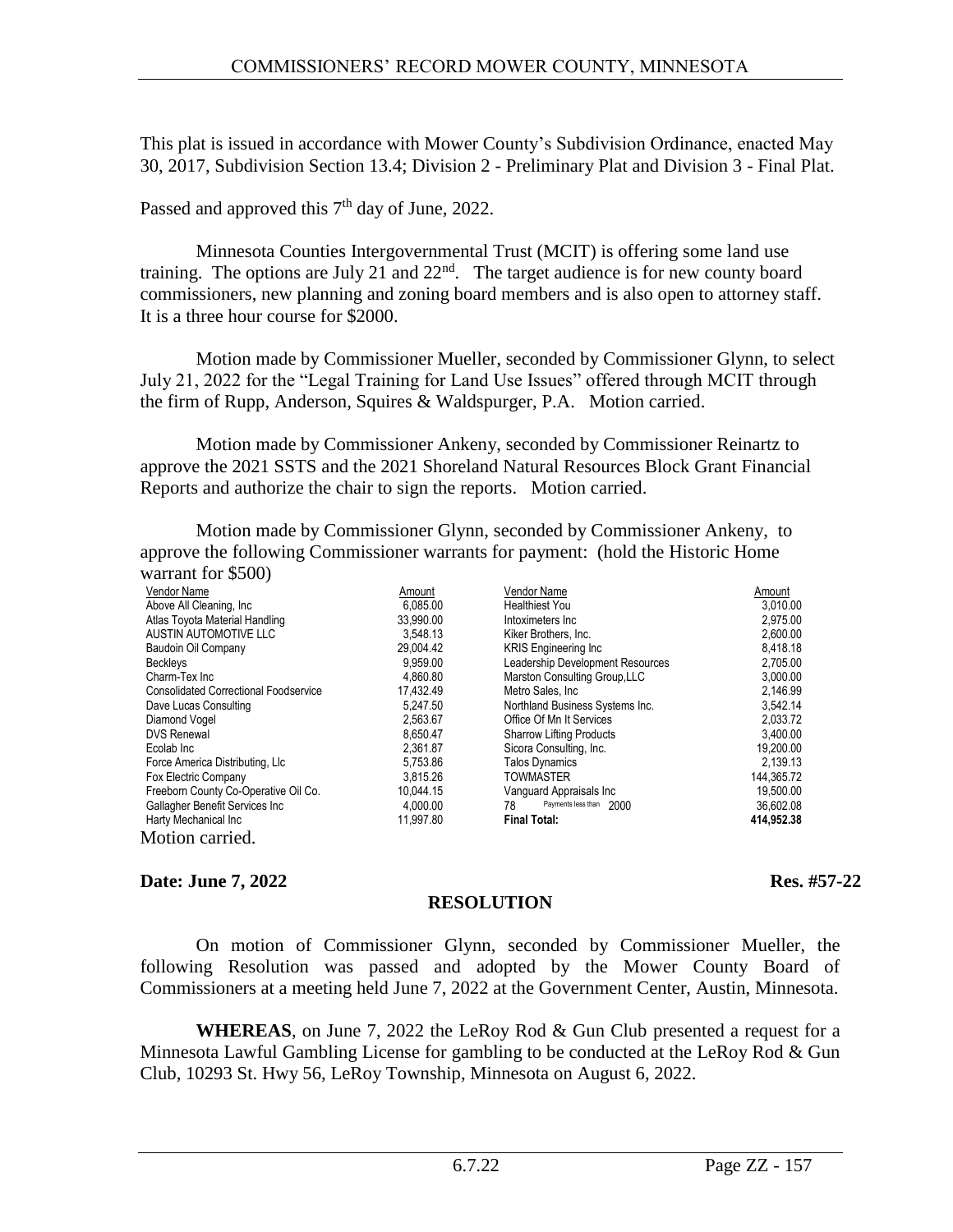**BE IT RESOLVED THAT**, the Mower County Board of Commissioners does hereby approve the issuance of a Minnesota Lawful Gambling License to the LeRoy Rod & Gun Club for gambling at the LeRoy Rod & Gun Club on August 6, 2022.

Passed and adopted this  $7<sup>th</sup>$  day of June, 2022.

Motion made by Commissioner Mueller, seconded by Commissioner Ankeny, to approve five year contract with VanGuard for Computer Aided Mass Appraisal software service and support effective  $6/5/2022 - 6/4/2027$  (\$79,000). Motion carried.

Motion by Commissioner Reinartz , seconded by Commissioner Glynn, to approve the renewal application of Freeborn County Coop Oil Co. for a tobacco license effective July 1, 2022 through June 30, 2023. Motion carried.

Motion made by Commissioner Mueller, seconded by Commissioner Reinartz, to approve the renewal application of Windrift, LLC for a full On Sale and Sunday liquor license effective July 1, 2022 through June 30, 2023. Motion carried.

Motion made by Commissioner Glynn, seconded by Commissioner Ankeny, to approve the renewal application of Cedar River Country Club for a full On Sale and Sunday liquor license effective July 1, 2022 through June 30, 2023. Motion carried.

### **Date: June 7, 2022 Res. #58-22**

#### **RESOLUTION AUTHORIZING THE CREATION OF A JOINT AIRPORT ZONING BOARD**

On motion of Commissioner Mueller, seconded by Commissioner Reinartz, the following Resolution was passed and adopted by the Mower County Board of Commissioners at a meeting held June 7, 2022 at the Government Center, Austin, Minnesota.

**WHEREAS**, The City of Austin hereinafter called the Municipality, owns and controls the Austin Municipal airport; and

**WHEREAS**, Portions of the airport hazard area adjacent to the airport are located outside the territorial limits of said Municipality but within the territorial limits of Mower County and

**WHEREAS**, The above Municipality has requested in writing that we join with them in the creation of a Joint Airport Zoning Board; and

**WHEREAS**, Mower County deems it necessary and expedient to create a Joint Airport Zoning Board in cooperation with the above Municipality pursuant to Minnesota Statutes Section 360.063, Subdivision 3, and other applicable laws for the purpose of establishing, administering and enforcing zoning laws for the areas surrounding the airport and for the protection of the airport and the public; and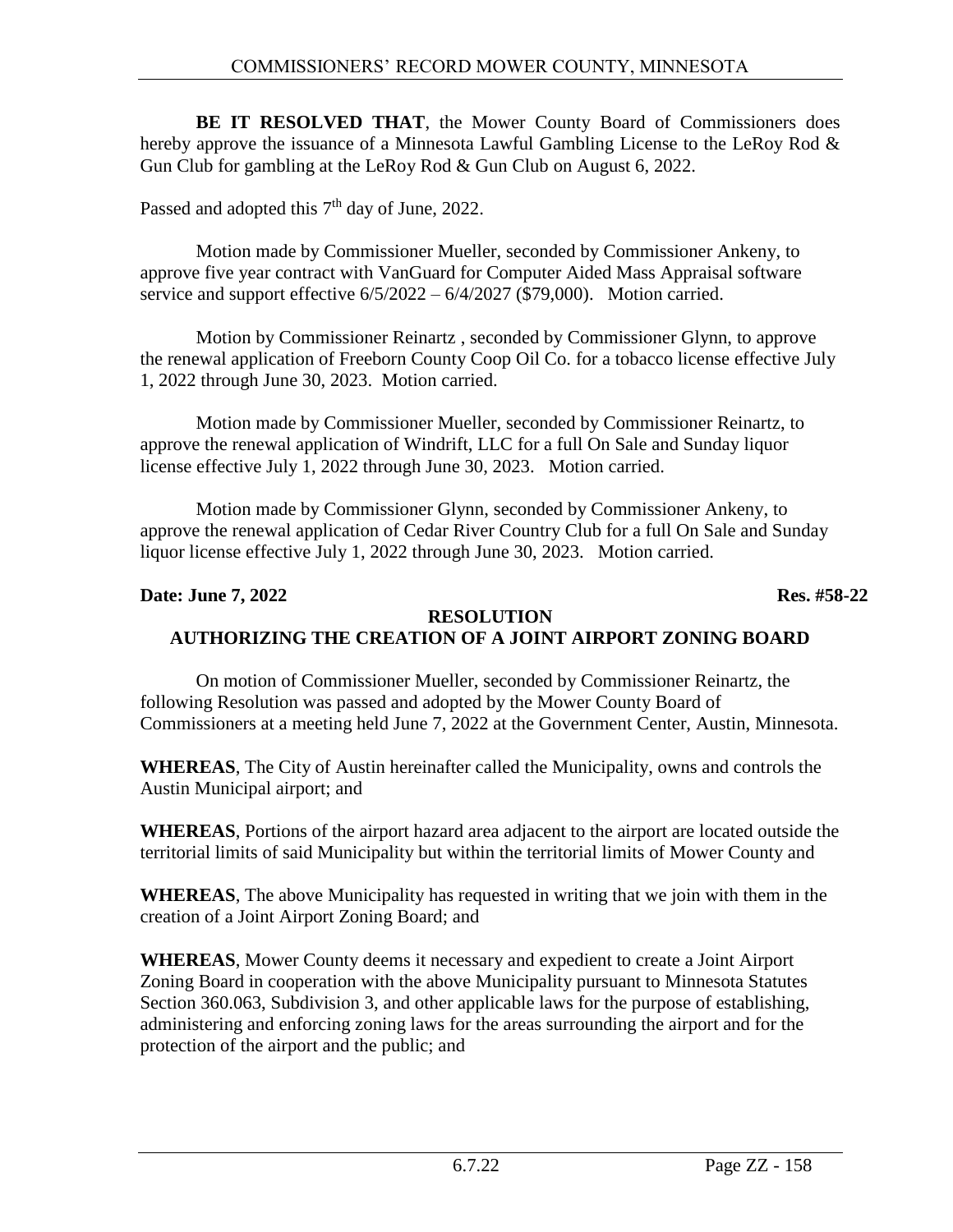**WHEREAS**, The above statute provides that Mower County has the right to appoint two (2) persons to said Board (said persons should not be members of this Board); and

**WHEREAS**, Subdivision. 3 of Section 32 of the Appropriations Bill passed by the Minnesota Legislature effective July 1, 1973, provides that no moneys shall be expended by the Commissioner of Transportation of the State of Minnesota to improve and maintain an airport unless the governmental unit owning the airport has or is establishing a zoning authority for the airport.

#### **NOW, THEREFORE, BE IT RESOLVED** By Mower County as follows:

1. That there is hereby created in cooperation with the above Municipality a Joint Airport Zoning Board to be composed of representatives of Mower County and representatives of the above Municipality pursuant to Minnesota Statutes Section 360.063, Subdivision 3.

2. That Mower County hereby appoints *(said persons should not be members of this Board)* Valerie Sheedy, Mower County Environmental Services Assistant Supervisor and Taggert Medgaarden, as a citizen at large, to be its representatives on said Board, said persons to serve for an indefinite term until they resign or are replaced by Mower County.

Passed and approved this  $7<sup>th</sup>$  day of June, 2022.

Motion made by Commissioner Ankeny, seconded by Commissioner Reinartz, to approve the Neil Drees Easement Agreement for tile construction on County Road 28. Motion carried.

Representative Patricia Mueller provided the Board with a brief update of legislative actions and/or activities during the last session. Representative Mueller encouraged the commissioners to reach out to her with any questions or concerns.

Chair Commissioner Baldus adjourned the meeting at 2:51 p.m. Motion carried. The next meeting is scheduled for June 14, 2022 at 8:30 a.m.

### **THE MOWER COUNTY BOARD OF COMMISSIONERS**

**BY:** 

**Chairperson**

**Attest:**

**By:\_\_\_\_\_\_\_\_\_\_\_\_\_\_\_\_\_\_\_\_\_\_\_\_\_\_\_\_\_\_\_\_\_\_\_ Clerk/Administrator**